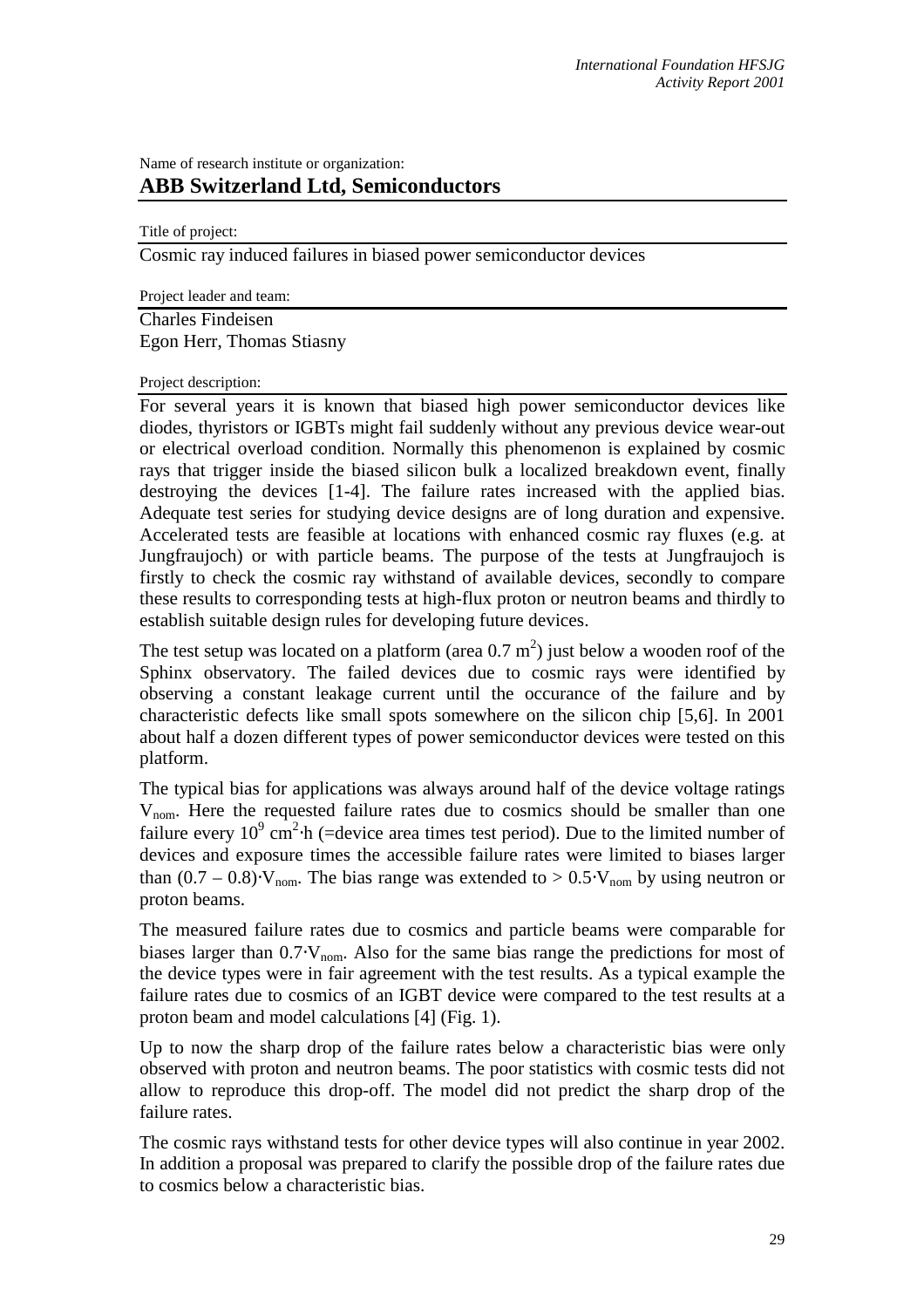Glossary

**IGBT**: Insulated Gate Bipolar Transistor; voltage controlled power transistor.

## **References**

- [1] H. Kabza et al., Proc IEEE Intern. Symp. Power Semicond. Devices and ICs, Davos, pp. 9-12, 1994
- [2] H.R. Zeller, Proc IEEE Intern. Symp.Power Semicond. Devices and ICs, Davos, pp. 339-340, 1994

H.R. Zeller, Solid State Electronics, 38, No.12, 2041-2046, (1995)

- [3] P. Voss et al., Proc IEEE Intern. Symp. Power Semicond. Devices and ICs, Weimar, pp. 169-172, 1997
- [4] H.R. Zeller, Microelectron. Reliab., Vol. 37, No. 10/11, pp. 1711-1718, 1997
- [5] Ch. Findeisen et al., Microelectron. Reliab., Vol. 38 (1998), pp. 1335-1339
- [6] Ch. Findeisen et al., Annual report of the Foundation HFSJG, 1998 and 2000



Fig. 1: Failure rates of an IGBT type due to cosmics and protons of 300 MeV kinetic energy. For biases  $\langle 850 \rangle$  V the measured failure rates are significantly smaller than the predicted rates. 1 FIT/ cm<sup>2</sup> was one failure every  $10^9$  device hour normalized to one cm 2 silicon area.

Key words

Power semiconductor devices, Failures, Cosmics